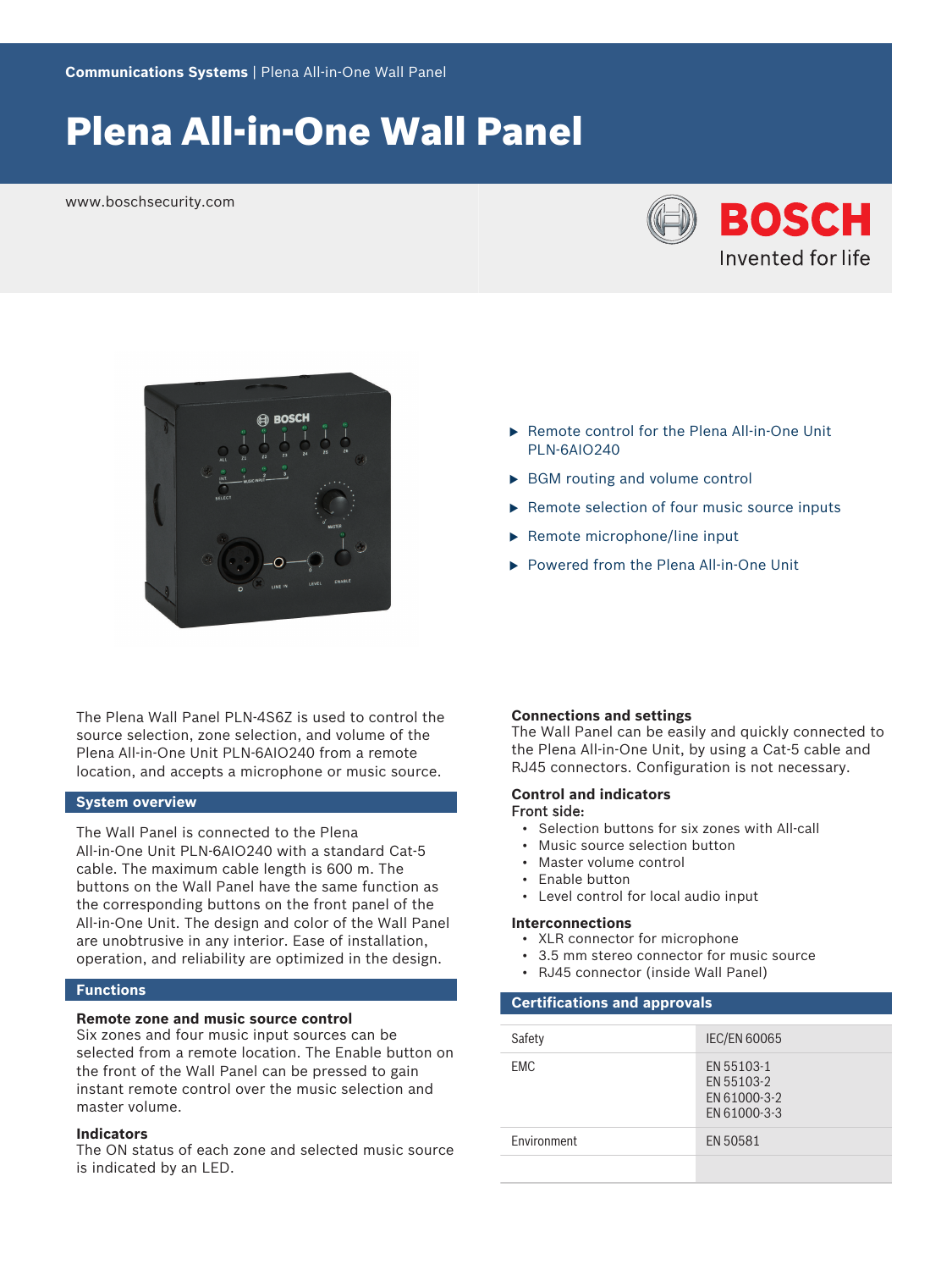| US            |                      | UL 60065<br>FCC Part 15B |
|---------------|----------------------|--------------------------|
| СA            |                      | CSA C22.2.60065          |
| <b>CN</b>     |                      | CCC                      |
| AU/NZ         |                      | C-Tick                   |
| <b>Region</b> | <b>Certification</b> |                          |

Europe CE

# **Installation/configuration notes**

#### **Remote control**

The Wall Panel can be attached to a wall or flat surface by use of the holes in the rear mounting bracket. It is powered from the Plena All-in-One Unit and uses a single Cat‑5 cable for interconnection up to 600 m from the All-in-One Unit. No configuration is needed.

# **Parts included**

# Quantity Component

- 1 All-in-One Wall Panel
- 1 m Cat-5 cable with RJ45 plugs

# **Technical specifications**

### **Electrical**

| Power supply                  |                                                |
|-------------------------------|------------------------------------------------|
| Voltage range                 | 24 Vdc, supplied by the connected<br>amplifier |
| Current consumption (typical) | $< 50 \text{ mA}$                              |
| Connector                     | 1 x RJ45 socket (inside Wall Panel)            |
|                               |                                                |

# **Mechanical**

| Dimensions $(H \times W \times D)$ | $115 \times 115 \times 70$ mm<br>$(4.5 \times 4.5 \times 2.8)$ in |
|------------------------------------|-------------------------------------------------------------------|
| Weight                             | Approx. $0.6$ kg $(1.3 \text{ lb})$                               |

#### **Environmental**

| Operating temperature | $-10^{\circ}$ C to +45°C (14°F to +113°F)                                   |
|-----------------------|-----------------------------------------------------------------------------|
| Storage temperature   | $-40^{\circ}$ C to +70 $^{\circ}$ C ( $-40^{\circ}$ F to +158 $^{\circ}$ F) |
| Relative humidity     | <95% (non-condensing)                                                       |

# **Ordering information**

# **Plena All-in-One Wall Panel**

Wired remote control for the Plena All-in-One Unit with local audio inputs. Order number **PLN-4S6Z**